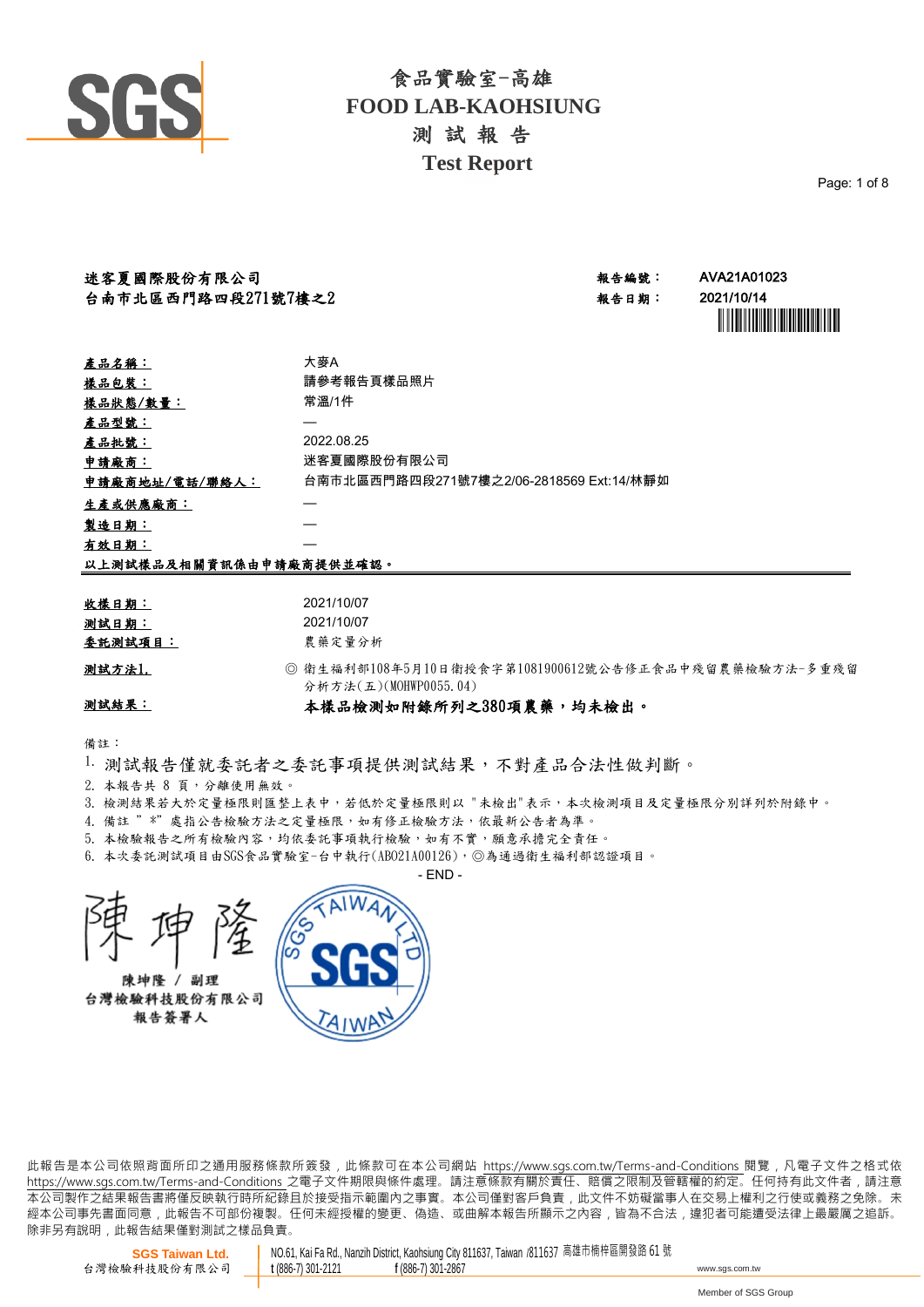

| 附 錄 |  | 報告編號: | AVA21A01023            |
|-----|--|-------|------------------------|
|     |  | 報告日期: | 2021/10/14             |
|     |  |       | ,,,,,,,,,,,,,,,,,,,,,, |

報告日期: 2021/10/14 **`** 

|        | 测試項目及LOQ彙整表:<br>單位: ppm |                                           |      |        |              |                     |      |
|--------|-------------------------|-------------------------------------------|------|--------|--------------|---------------------|------|
| 序<br>號 |                         | 测試項目                                      | 定量極限 | 序<br>號 |              | 測試項目                | 定量極限 |
| 1.     | 2,6-DIPN                | 2,6-Diisopropylnaphthalene(2,6-DIPN)      | 0.02 | 41.    | 乙基溴磷松        | Bromophos-ethyl     | 0.02 |
| 2.     | 2-Phenylphenol          | 2-Phenylphenol                            | 0.02 | 42.    | 溴磷松          | <b>Bromophos</b>    | 0.02 |
| 3.     | 阿巴汀                     | Abamectin                                 | 0.01 | 43.    | 新殺蟎          | Bromopropylate      | 0.02 |
| 4.     | 毆殺松                     | Acephate                                  | 0.02 | 44.    | 溴克座          | Bromuconazole       | 0.02 |
| 5.     | 亞醌蟎代謝物                  | Acequinocyl-hydroxyl                      | 0.02 | 45.    | 必克蝨          | <b>Bufencarb</b>    | 0.01 |
| 6.     | 亞滅培                     | Acetamiprid                               | 0.02 | 46.    | 布瑞莫          | Bupirimate          | 0.02 |
| 7.     | Acetochlor              | Acetochlor                                | 0.02 | 47.    | 布芬淨          | <b>Buprofezin</b>   | 0.02 |
| 8.     |                         | Acibenzolar-S-methyl Acibenzolar-S-methyl | 0.02 | 48.    | 丁基拉草         | <b>Butachlor</b>    | 0.02 |
| 9.     | 阿納寧                     | Acrinathrin                               | 0.02 | 49.    | 布芬草          | Butafenacil         | 0.02 |
| 10.    | 拉草                      | Alachlor                                  | 0.02 | 50.    | 佈嘉信          | Butocarboxim        | 0.02 |
| 11.    | 得滅克                     | Aldicarb                                  | 0.02 | 51.    | 比達寧          | <b>Butralin</b>     | 0.02 |
| 12.    | 得滅克碸                    | Aldicarb sulfone                          | 0.02 | 52.    | Cadusafos    | Cadusafos           | 0.02 |
| 13.    | 得滅克亞碸                   | Aldicarb sulfoxide                        | 0.02 | 53.    | 加保利          | Carbaryl            | 0.02 |
| 14.    | 阿特靈                     | Aldrin                                    | 0.02 | 54.    | 貝芬替          | Carbendazim         | 0.02 |
| 15.    | 亞烈寧                     | Allethrin                                 | 0.1  | 55.    | 加保扶          | Carbofuran          | 0.02 |
| 16.    | 亞汰草                     | Alloxydim(sodium)                         | 0.02 | 56.    | 3-酮基加保扶      | 3-keto Carbofuran   | 0.02 |
| 17.    | 亞滅寧                     | a-cypermethrin                            | 0.03 | 57.    | 3-羥基加保扶      | 3-OH carbofuran     | 0.02 |
| 18.    | 滅脫定                     | Ametoctradin                              | 0.02 | 58.    | 加芬松          | Carbophenothion     | 0.02 |
| 19.    | 草殺淨                     | Ametryn                                   | 0.02 | 59.    | 丁基加保扶        | Carbosulfan         | 0.02 |
| 20.    | 安美速                     | Amisulbrom                                | 0.03 | 60.    | 乙基克繁草        | Carfentrazone-ethyl | 0.02 |
| 21.    | 草脫淨                     | Atrazine                                  | 0.02 | 61.    | 加普胺          | Carpropamid         | 0.02 |
| 22.    | 谷速松                     | Azinphos-methyl                           | 0.02 | 62.    | 蟎離丹          | Chinomethionat      | 0.02 |
| 23.    | 亞托敏                     | Azoxystrobin                              | 0.01 | 63.    | 剋安勃          | Chlorantraniliprole | 0.02 |
| 24.    | 本達樂                     | Benalaxyl                                 | 0.02 | 64.    | 克凡派          | Chlorfenapyr        | 0.02 |
| 25.    | 免敵克                     | Bendiocarb                                | 0.02 | 65.    | 克福隆          | Chlorfluazuron      | 0.02 |
| 26.    | 倍尼芬                     | <b>Benfluralin</b>                        | 0.02 | 66.    | 克氯蟎          | Chloropropylate     | 0.02 |
| 27.    | 免扶克                     | Benfuracarb                               | 0.02 | 67.    | 四氯異苯腈        | Chlorothalonil      | 0.04 |
| 28.    | 免速隆                     | Bensulfuron-methyl                        | 0.02 | 68.    | Chlorpropham | Chlorpropham        | 0.02 |
| 29.    | 本達隆                     | Bentazone                                 | 0.02 | 69.    | 陶斯松          | Chlorpyrifos        | 0.02 |
| 30.    | 佈生                      | Benthiazole                               | 0.02 | 70.    | 甲基陶斯松        | Chlorpyrifos-methyl | 0.02 |
| 31.    | Benzovindiflupyr        | Benzovindiflupyr                          | 0.02 | 71.    | 大克草          | Chlorthal-dimethyl  | 0.02 |
| 32.    | α-蟲必死                   | α-BHC                                     | 0.02 | 72.    | 克氯得          | Chlozolinate        | 0.02 |
| 33.    | β-蟲必死                   | <b>ß-BHC</b>                              | 0.02 | 73.    | 可芬諾          | Chromafenozide      | 0.02 |
| 34.    | δ-蟲必死                   | δ-BHC                                     | 0.02 | 74.    | 西速降          | Cinosulfuron        | 0.02 |
| 35.    | 必芬蟎                     | <b>Bifenazate</b>                         | 0.02 | 75.    | cis-可氯丹      | cis-Chlordane       | 0.02 |
| 36.    | 必芬諾                     | <b>Bifenox</b>                            | 0.02 | 76.    | 剋草同          | Clethodim           | 0.02 |
| 37.    | 畢芬寧                     | <b>Bifenthrin</b>                         | 0.02 | 77.    | 克芬蟎          | Clofentezine        | 0.02 |
| 38.    | 比多農                     | Bitertanol                                | 0.02 | 78.    | 可滅蹤          | Clomazone           | 0.02 |
| 39.    | 白克列                     | <b>Boscalid</b>                           | 0.02 | 79.    | 克普草          | Clomeprop           | 0.02 |
| 40.    | 克草                      | <b>Bromacil</b>                           | 0.02 | 80.    | 可尼丁          | Clothianidin        | 0.02 |

此報告是本公司依照背面所印之通用服務條款所簽發,此條款可在本公司網站 https://www.sgs.com.tw/Terms-and-Conditions 閱覽,凡電子文件之格式依 https://www.sas.com.tw/Terms-and-Conditions 之電子文件期限與條件處理。請注意條款有關於責任、賠償之限制及管轄權的約定。任何持有此文件者,請注意 .<br> 本公司製作之結果報告書將僅反映執行時所紀錄且於接受指示範圍內之事實。本公司僅對客戶負責, 此文件不妨礙當事人在交易上權利之行使或義務之免除。未 經本公司事先書面同意,此報告不可部份複製。任何未經授權的變更、偽造、或曲解本報告所顯示之內容,皆為不合法,違犯者可能遭受法律上最嚴厲之追訴。 除非另有說明, 此報告結果僅對測試之樣品負責。

NO.61, Kai Fa Rd., Nanzih District, Kaohsiung City 811637, Taiwan /811637 高雄市楠梓區開發路 61 號<br>t (886-7) 301-2121 f (886-7) 301-2867 **<sup>t</sup>** (886-7) 301-2121 **<sup>f</sup>** (886-7) 301-2867 www.sgs.com.tw

Page: 2 of 8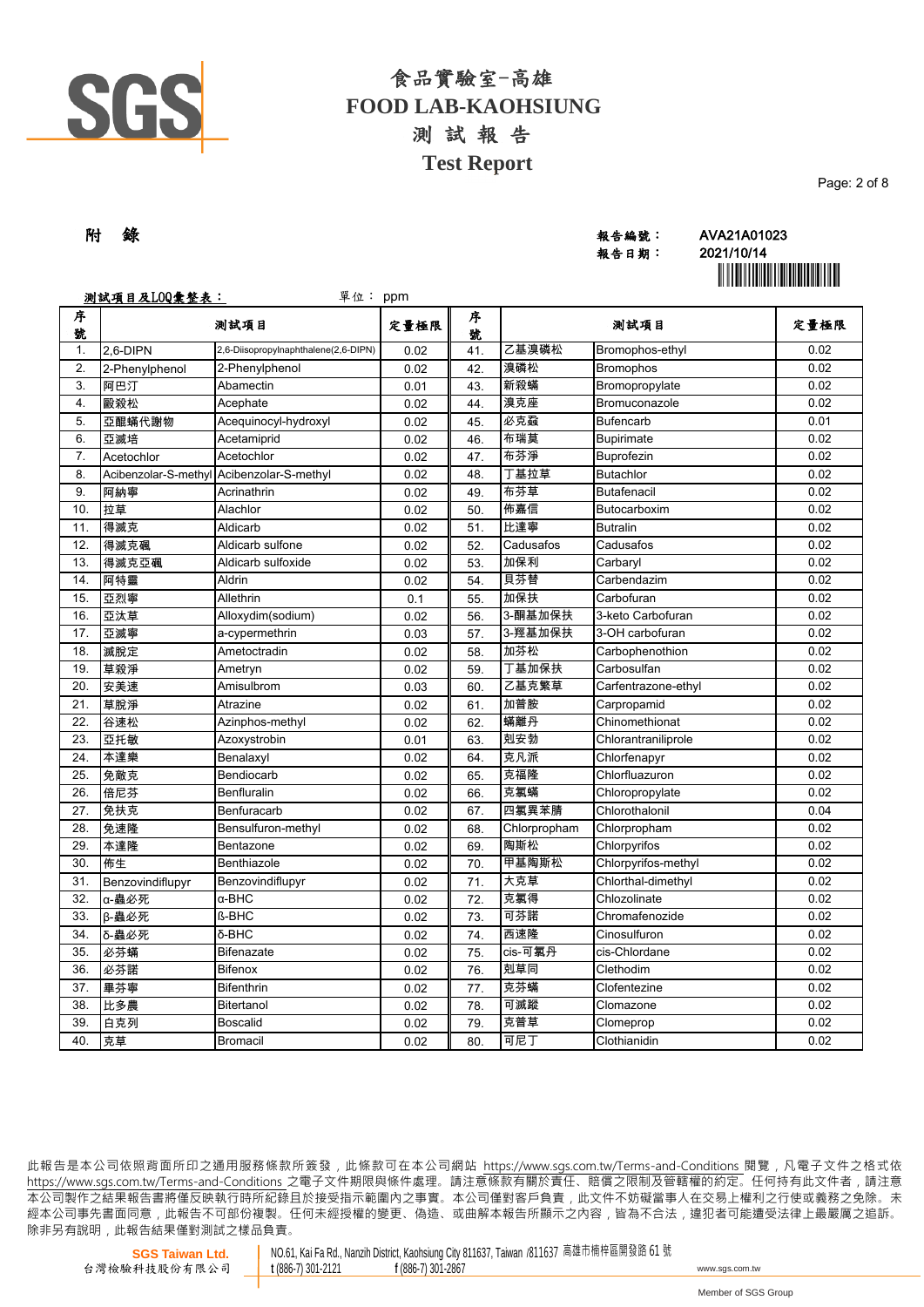

| 附 錄 | 報告編號: | AVA21A01023 |
|-----|-------|-------------|
|     | 報告日期: | 2021/10/14  |
|     |       |             |

報告日期: 2021/10/14 **`** 

Page: 3 of 8

|        | 测試項目及LOQ彙整表:<br>單位: ppm |                  |      |        |               |                        |      |
|--------|-------------------------|------------------|------|--------|---------------|------------------------|------|
| 序<br>號 |                         | 测試項目             | 定量極限 | 序<br>號 |               | 測試項目                   | 定量極限 |
| 81.    | 蝨必殺                     | CPMC (Etrofol)   | 0.02 | 121.   | 達特南           | Dinotefuran            | 0.02 |
| 82.    | 氰乃淨                     | Cyanazine        | 0.02 | 122.   | 大芬滅           | Diphenamid             | 0.02 |
| 83.    | 施力松                     | Cyanofenphos     | 0.02 | 123.   | Diphenylamine | Diphenylamine          | 0.02 |
| 84.    | 氰乃松                     | Cyanophos        | 0.02 | 124.   | ニ硫松           | Disulfoton             | 0.02 |
| 85.    | 賽安勃                     | Cyantraniliprole | 0.02 | 125.   | 普得松           | <b>Ditalimfos</b>      | 0.02 |
| 86.    | 賽座滅                     | Cyazofamid       | 0.02 | 126.   | 汰硫草           | Dithiopyr              | 0.02 |
| 87.    | 環磺隆                     | Cyclosulfamuron  | 0.02 | 127.   | 達有龍           | Diuron                 | 0.02 |
| 88.    | 環殺草                     | Cycloxydim       | 0.02 | 128.   | 汰草龍           | Dymron                 | 0.02 |
| 89.    | 賽派芬                     | Cyenopyrafen     | 0.02 | 129.   | 護粒松           | Edifenphos             | 0.02 |
| 90.    | 賽芬胺                     | Cyflufenamid     | 0.02 | 130.   | 因滅汀B1a        | Emamectin benzoate B1a | 0.02 |
| 91.    | 賽芬螨                     | Cyflumetofen     | 0.02 | 131.   | 因滅汀B1b        | Emamectin benzoate B1b |      |
| 92.    | 賽扶寧                     | Cyfluthrin       | 0.02 | 132.   | α-安殺番         | α-Endosulfan           | 0.02 |
| 93.    | 丁基賽伏草                   | Cyhalofop-butyl  | 0.02 | 133.   | B-安殺番         | <b>B-Endosulfan</b>    | 0.02 |
| 94.    | 賽洛寧                     | λ-Cyhalothrin    | 0.02 | 134.   | 安殺番硫酸鹽        | Endosulfan sulfate     | 0.02 |
| 95.    | 克絕                      | Cymoxanil        | 0.02 | 135.   | 安特靈           | Endrin                 | 0.02 |
| 96.    | 賽滅寧                     | Cypermethrin     | 0.03 | 136.   | 品松            | EPN                    | 0.02 |
| 97.    | 環克座                     | Cyproconazole    | 0.02 | 137.   | 依普座           | Epoxiconazole          | 0.02 |
| 98.    | 賽普洛                     | Cyprodinil       | 0.01 | 138.   | 益化利           | Esfenvalerate          | 0.02 |
| 99.    | o,p'-滴滴滴                | o,p'-DDD         | 0.02 | 139.   | 愛殺松           | Ethion                 | 0.02 |
| 100.   | o,p'-滴滴易                | o,p'-DDE         | 0.02 | 140.   | 益斯普           | Ethiprole              | 0.02 |
| 101.   | o,p'-滴滴涕                | o,p'-DDT         | 0.02 | 141.   | 依瑞莫           | Ethirimol              | 0.02 |
| 102.   | p,p'-滴滴滴                | p,p'-DDD         | 0.02 | 142.   | 普伏松           | Ethoprophos            | 0.01 |
| 103.   | p,p'-滴滴易                | p,p'-DDE         | 0.02 | 143.   | 依芬寧           | Etofenprox             | 0.02 |
| 104.   | p,p'-滴滴涕                | p.p'-DDT         | 0.02 | 144.   | 依殺蟎           | Etoxazole              | 0.02 |
| 105.   | 第滅寧                     | Deltamethrin     | 0.02 | 145.   | 依得利           | Etridiazole            | 0.02 |
| 106.   | 滅賜松                     | Demeton-S-methyl | 0.02 | 146.   | 益多松           | Etrimfos               | 0.02 |
| 107.   | 大利松                     | Diazinon         | 0.02 | 147.   | 凡殺同           | Famoxadone             | 0.02 |
| 108.   | 氯松                      | Dichlorvos       | 0.02 | 148.   | 芬滅松           | Fenamiphos             | 0.01 |
| 109.   | 大克爛                     | Dicloran         | 0.02 | 149.   | 芬瑞莫           | Fenarimol              | 0.02 |
| 110.   | 大克蟎及其代謝物                | Dicofol          | 0.02 | 150.   | 芬殺蟎           | Fenazaquin             | 0.02 |
| 111.   | 雙特松                     | Dicrotophos      | 0.02 | 151.   | 芬克座           | Fenbuconazole          | 0.02 |
| 112.   | 地特靈                     | Dieldrin         | 0.02 | 152.   | 芬佈賜           | Fenbutatin-oxide       | 0.02 |
| 113.   | 待克利                     | Difenoconazole   | 0.02 | 153.   | Fenhexamid    | Fenhexamid             | 0.02 |
| 114.   | 二福隆                     | Diflubenzuron    | 0.01 | 154.   | 撲滅松           | Fenitrothion           | 0.02 |
| 115.   | 汰草滅                     | Dimethenamid     | 0.02 | 155.   | 丁基滅必蝨         | Fenobucarb             | 0.02 |
| 116.   | 穫萎得                     | Dimethipin       | 0.02 | 156.   | 芬硫克           | Fenothiocarb           | 0.02 |
| 117.   | 大滅松                     | Dimethoate       | 0.02 | 157.   | 芬諾尼           | Fenoxanil              | 0.02 |
| 118.   | 達滅芬                     | Dimethomorph     | 0.02 | 158.   | 芬殺草           | Fenoxaprop-ethyl       | 0.02 |
| 119.   | 達克利                     | Diniconazole     | 0.02 | 159.   | 芬諾克           | Fenoxycarb             | 0.02 |
| 120.   | 撻乃安                     | Dinitramine      | 0.02 | 160.   | 芬普寧           | Fenpropathrin          | 0.02 |

此報告是本公司依照背面所印之通用服務條款所簽發,此條款可在本公司網站 https://www.sgs.com.tw/Terms-and-Conditions 閱覽,凡電子文件之格式依 https://www.sas.com.tw/Terms-and-Conditions 之電子文件期限與條件處理。請注意條款有關於責任、賠償之限制及管轄權的約定。任何持有此文件者,請注意 .<br> 本公司製作之結果報告書將僅反映執行時所紀錄且於接受指示範圍內之事實。本公司僅對客戶負責, 此文件不妨礙當事人在交易上權利之行使或義務之免除。未 經本公司事先書面同意,此報告不可部份複製。任何未經授權的變更、偽造、或曲解本報告所顯示之內容,皆為不合法,違犯者可能遭受法律上最嚴厲之追訴。 除非另有說明, 此報告結果僅對測試之樣品負責。

NO.61, Kai Fa Rd., Nanzih District, Kaohsiung City 811637, Taiwan /811637 高雄市楠梓區開發路 61 號<br>t (886-7) 301-2121 f (886-7) 301-2867 **<sup>t</sup>** (886-7) 301-2121 **<sup>f</sup>** (886-7) 301-2867 www.sgs.com.tw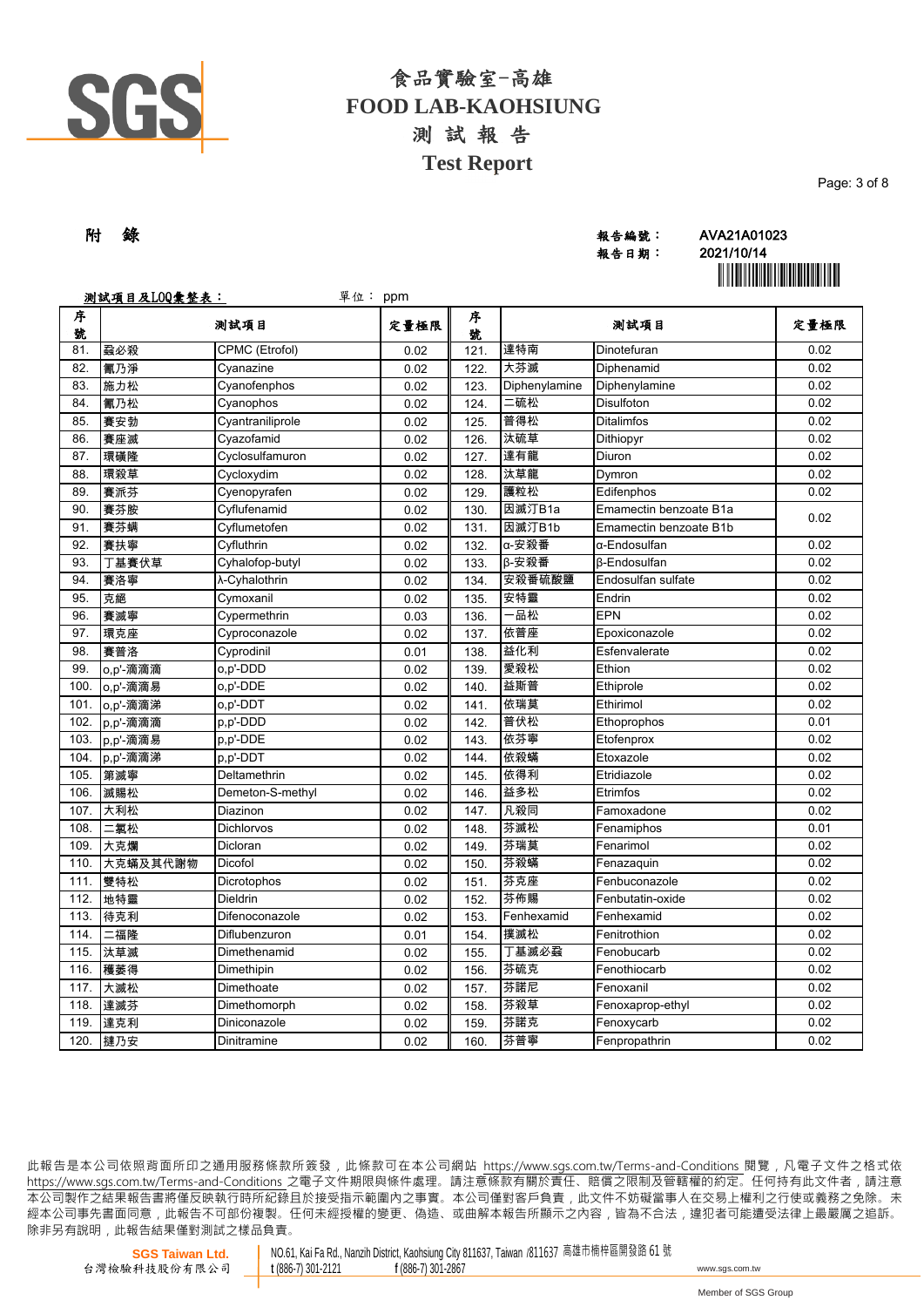

| 附 錄 |  | 報告編號: | AVA21A01023            |
|-----|--|-------|------------------------|
|     |  | 報告日期: | 2021/10/14             |
|     |  |       | ,,,,,,,,,,,,,,,,,,,,,, |

報告日期: 2021/10/14 **`** 

Page: 4 of 8

|        | 测試項目及LOQ彙整表:<br>單位: ppm |                    |       |        |              |                    |      |
|--------|-------------------------|--------------------|-------|--------|--------------|--------------------|------|
| 序<br>號 |                         | 测試項目               | 定量極限  | 序<br>號 |              | 测試項目               | 定量極限 |
| 161.   | 芬普福                     | Fenpropimorph      | 0.02  | 201.   | 菲殺淨          | Hexazinone         | 0.02 |
| 162.   | Fenpyrazamine           | Fenpyrazamine      | 0.02  | 202.   | 合賽多          | Hexythiazox        | 0.02 |
| 163.   | 芬普蟎                     | Fenpyroximate      | 0.02  | 203.   | 依滅列          | Imazalil           | 0.01 |
| 164.   | 繁福松                     | Fensulfothion      | 0.02  | 204.   | 易胺座          | Imibenconazole     | 0.04 |
| 165.   | 芬殺松                     | Fenthion           | 0.01  | 205.   | 益達胺          | Imidacloprid       | 0.01 |
| 166.   | 芬化利                     | Fenvalerate        | 0.02  | 206    | 因得克          | Indoxacarb         | 0.01 |
| 167.   | 富米綜                     | Ferimzone          | 0.02  | 207.   | 丙基喜樂松        | Iprobenfos         | 0.02 |
| 168.   | 芬普尼                     | Fipronil           | 0.001 | 208.   | 依普同          | Iprodione          | 0.02 |
| 169.   | 芬普尼代謝物                  | Fipronil-sulfone   | 0.001 | 209.   | Iprovalicarb | Iprovalicarb       | 0.02 |
| 170.   | 伏速隆                     | Flazasulfuron      | 0.02  | 210.   | 依殺松          | Isazofos           | 0.02 |
| 171.   | 氟尼胺                     | Flonicamid         | 0.02  | 211.   | 亞芬松          | Isofenphos         | 0.02 |
| 172.   | 伏寄普                     | Fluazifop-P-butyl  | 0.02  | 212.   | 滅必蝨          | Isoprocarb         | 0.02 |
| 173.   | 扶吉胺                     | Fluazinam          | 0.02  | 213.   | 亞賜圃          | Isoprothiolane     | 0.02 |
| 174.   | 氟大滅                     | Flubendiamide      | 0.02  | 214.   | 亞派占          | Isopyrazam         | 0.02 |
| 175.   | 護賽寧                     | Flucythrinate      | 0.02  | 215.   | 亞汰尼          | Isotianil          | 0.02 |
| 176.   | 護汰寧                     | Fludioxonil        | 0.02  | 216.   | 愛速隆          | Isouron            | 0.02 |
| 177.   | 氟速芬                     | Fluensulfone       | 0.02  | 217.   | Isoxaflutole | Isoxaflutole       | 0.02 |
| 178.   | 氟芬隆                     | Flufenoxuron       | 0.02  | 218.   | 加福松          | Isoxathion         | 0.02 |
| 179.   | 氟比來                     | Fluopicolide       | 0.02  | 219.   | 克收欣          | Kresoxim-methyl    | 0.02 |
| 180.   | 氟派瑞                     | Fluopyram          | 0.02  | 220.   | 靈丹           | y-BHC (Lindane)    | 0.02 |
| 181.   | Flupyradifurone         | Flupyradifurone    | 0.02  | 221.   | 理有龍          | Linuron            | 0.02 |
| 182.   | 氟氯比代謝物                  | Fluroxypyr-meptyl  | 0.02  | 222.   | 祿芬隆          | Lufenuron          | 0.02 |
| 183.   | 護矽得                     | Flusilazole        | 0.02  | 223.   | 馬拉松          | Malathion          | 0.02 |
| 184.   | 福多寧                     | Flutolanil         | 0.02  | 224    | 曼普胺          | Mandipropamid      | 0.02 |
| 185.   | 護汰芬                     | Flutriafol         | 0.02  | 225.   | 滅加松          | Mecarbam           | 0.02 |
| 186.   | 福化利                     | Fluvalinate        | 0.02  | 226.   | 滅芬草          | Mefenacet          | 0.02 |
| 187.   | 氟克殺                     | Fluxapyroxad       | 0.02  | 227.   | 滅派林          | Mepanipyrim        | 0.02 |
| 188.   | 大福松                     | Fonofos            | 0.02  | 228.   | 美福松          | Mephosfolan        | 0.02 |
| 189.   | 覆滅蟎                     | Formetanate        | 0.02  | 229.   | 滅普寧          | Mepronil           | 0.02 |
| 190.   | 福木松                     | Formothion         | 0.02  | 230.   | 美氟綜          | Metaflumizone      | 0.02 |
| 191.   | 福賽絕                     | Fosthiazate        | 0.02  | 231.   | 滅達樂          | Metalaxyl          | 0.02 |
| 192.   | 熱必斯                     | Fthalide           | 0.02  | 232.   | 滅草胺          | Metazachlor        | 0.02 |
| 193.   | 福拉比                     | Furametpyr         | 0.02  | 233.   | 滅特座          | Metconazole        | 0.02 |
| 194.   | 合芬寧                     | Halfenprox         | 0.02  | 234.   | 滅克松          | <b>Methacrifos</b> | 0.02 |
| 195.   | 甲基合氯氟                   | Haloxyfop-methyl   | 0.02  | 235.   | 達馬松          | Methamidophos      | 0.02 |
| 196.   | 飛佈達                     | Heptachlor         | 0.04  | 236.   | 滅大松          | Methidathion       | 0.02 |
| 197.   | 環氧飛佈達                   | Heptachlor epoxide | 0.02  | 237.   | 滅賜克          | Methiocarb         | 0.02 |
| 198.   | 飛達松                     | Heptenophos        | 0.02  | 238.   | 納乃得          | Methomyl           | 0.02 |
| 199.   | 菲克利                     | Hexaconazole       | 0.02  | 239.   | 美賜平          | Methoprene         | 0.02 |
| 200.   | 六伏隆                     | Hexaflumuron       | 0.05  | 240.   | 滅芬諾          | Methoxyfenozide    | 0.01 |

此報告是本公司依照背面所印之通用服務條款所簽發,此條款可在本公司網站 https://www.sgs.com.tw/Terms-and-Conditions 閱覽,凡電子文件之格式依 https://www.sas.com.tw/Terms-and-Conditions 之電子文件期限與條件處理。請注意條款有關於責任、賠償之限制及管轄權的約定。任何持有此文件者,請注意 .<br> 本公司製作之結果報告書將僅反映執行時所紀錄且於接受指示範圍內之事實。本公司僅對客戶負責, 此文件不妨礙當事人在交易上權利之行使或義務之免除。未 經 本 公 司 事 先 書 面 同 意 , 此 報 告 不 可 部 份 複 製 。 任 何 未 經 授 權 的 變 更 、 偽 造 、 或 曲 解 本 報 告 所 顯 示 之 內 容 , 皆 為 不 合 法 , 違 犯 者 可 能 遭 受 法 律 上 最 嚴 厲 之 追 訴 。 除非另有說明, 此報告結果僅對測試之樣品負責。

NO.61, Kai Fa Rd., Nanzih District, Kaohsiung City 811637, Taiwan /811637 高雄市楠梓區開發路 61 號<br>t (886-7) 301-2121 f (886-7) 301-2867 **<sup>t</sup>** (886-7) 301-2121 **<sup>f</sup>** (886-7) 301-2867 www.sgs.com.tw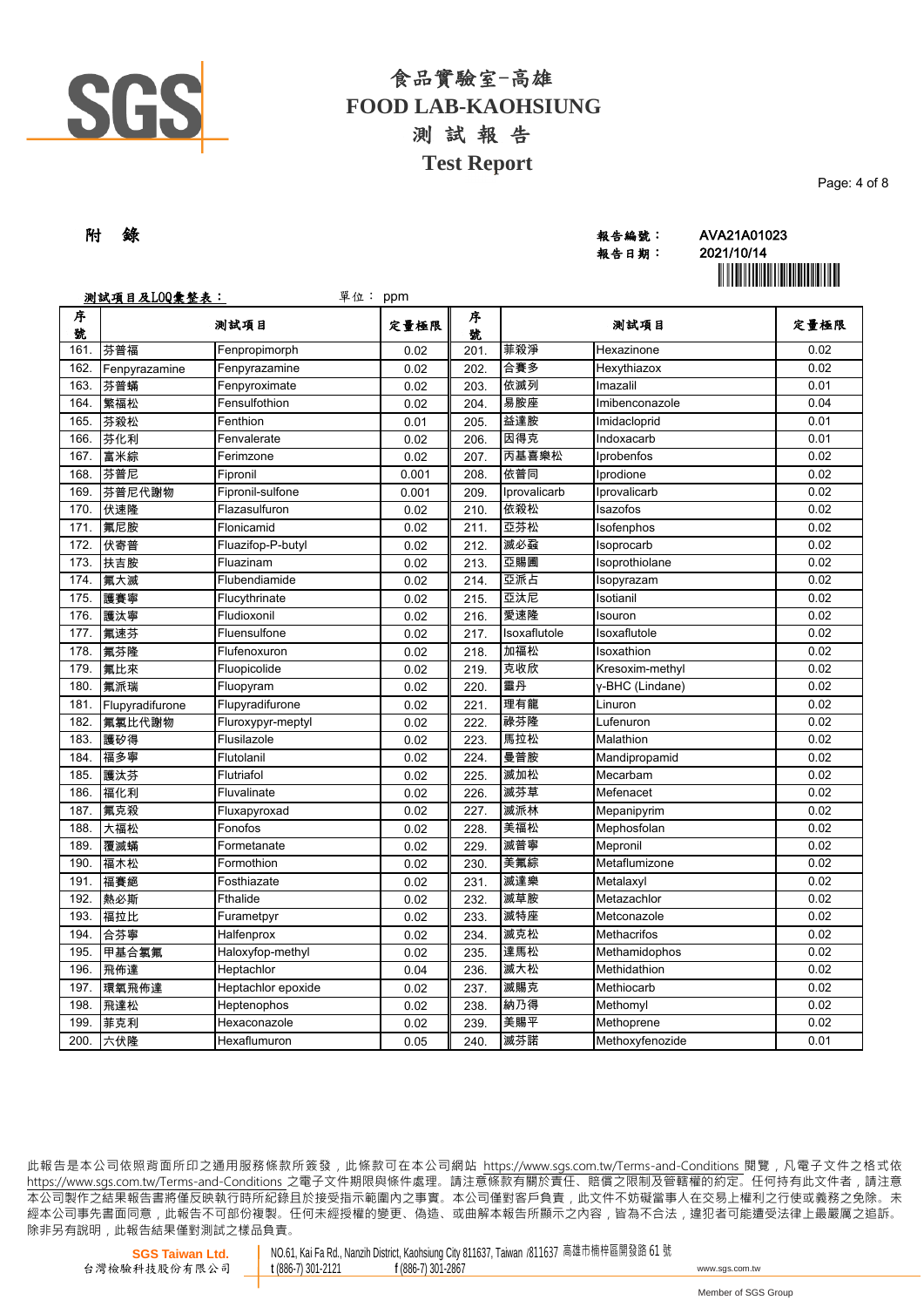

| 附 錄 | 報告編號: | AVA21A01023             |
|-----|-------|-------------------------|
|     | 報告日期: | 2021/10/14              |
|     |       | ,,,,,,,,,,,,,,,,,,,,,,, |

報告日期: 2021/10/14 **`** 

|        | 测試項目及LOQ彙整表:<br>單位: ppm |                                  |      |        |                                 |                           |      |
|--------|-------------------------|----------------------------------|------|--------|---------------------------------|---------------------------|------|
| 序<br>號 |                         | 测試項目                             | 定量極限 | 序<br>號 |                                 | 測試項目                      | 定量極限 |
| 241.   | 五氯苯基甲基硫化物               | Methyl pentachlorophenyl sulfide | 0.02 | 281.   | 福賜米松                            | Phosphamidon              | 0.02 |
| 242.   | 撲多草                     | Metobromuron                     | 0.02 | 282.   | 巴賽松                             | Phoxim                    | 0.02 |
| 243.   | 莫多草                     | Metolachlor                      | 0.02 | 283.   | 協力精                             | Piperonyl butoxide        | 0.02 |
| 244.   | 治滅蝨                     | Metolcarb                        | 0.02 | 284.   | 比加普                             | Pirimicarb                | 0.02 |
| 245.   | 滅芬農                     | Metrafenone                      | 0.02 | 285.   | 必滅松                             | Pirimiphos-ethyl          | 0.02 |
| 246.   | 滅必淨                     | Metribuzin                       | 0.02 | 286.   | 亞特松                             | Pirimiphos-methyl         | 0.02 |
| 247.   | 美文松                     | Mevinphos                        | 0.02 | 287.   | 普拉草                             | Pretilachlor              | 0.02 |
| 248.   | 滅蟻樂                     | Mirex                            | 0.04 | 288.   | 撲殺熱                             | Probenazole               | 0.02 |
| 249.   | 稻得壯                     | Molinate                         | 0.02 | 289.   | 撲克拉                             | Prochloraz                | 0.02 |
| 250.   | 亞素靈                     | Monocrotophos                    | 0.01 | 290.   | 撲滅寧                             | Procymidone               | 0.02 |
| 251.   | 邁克尼                     | Myclobutanil                     | 0.02 | 291.   | 佈飛松                             | Profenophos               | 0.02 |
| 252.   | 滅落脫                     | Napropamide                      | 0.02 | 292.   | 普滅克                             | Promecarb                 | 0.02 |
| 253.   | Nitenpyram              | Nitenpyram                       | 0.02 | 293.   | 佈滅淨                             | Prometryn                 | 0.02 |
| 254.   | Norflurazon             | Norflurazon                      | 0.02 | 294.   | 普拔克                             | Propamocarb hydrochloride | 0.02 |
| 255.   | 諾伐隆                     | Novaluron                        | 0.02 | 295.   | 除草靈                             | Propanil                  | 0.02 |
| 256.   | 尼瑞莫                     | Nuarimol                         | 0.02 | 296.   | 加護松                             | Propaphos                 | 0.02 |
| 257.   | 歐滅松                     | Omethoate                        | 0.02 | 297.   | 毆蟎多                             | Propargite                | 0.02 |
| 258.   | 樂滅草                     | Oxadiazon                        | 0.02 | 298.   | 普克利                             | Propiconazole             | 0.02 |
| 259.   | 毆殺斯                     | Oxadixyl                         | 0.02 | 299.   | 安丹                              | Propoxur                  | 0.02 |
| 260.   | 毆殺滅                     | Oxamyl                           | 0.01 | 300.   | 普快淨                             | Proquinazid               | 0.02 |
| 261.   | 嘉保信                     | Oxycarboxin                      | 0.02 | 301.   | 普硫松                             | Prothiofos                | 0.02 |
| 262.   | 滅多松                     | Oxydemeton-Methyl                | 0.02 | 302.   | 派滅淨                             | Pymetrozine               | 0.01 |
| 263.   | 復祿芬                     | Oxyfluorfen                      | 0.02 | 303.   | 賜加落                             | Pyracarbolid              | 0.02 |
| 264.   | 巴克素                     | Paclobutrazol                    | 0.02 | 304.   | 白克松                             | Pyraclofos                | 0.02 |
| 265.   | 巴拉松                     | Parathion                        | 0.02 | 305.   | 百克敏                             | Pyraclostrobin            | 0.01 |
| 266.   | 甲基巴拉松                   | Parathion-methyl                 | 0.02 | 306    | 派芬草                             | Pyraflufen-ethyl          | 0.02 |
| 267.   | 平克座                     | Penconazole                      | 0.02 | 307.   | 白粉松                             | Pyrazophos                | 0.02 |
| 268.   | 賓克隆                     | Pencycuron                       | 0.02 | 308.   | 百速隆                             | Pyrazosulfuron-ethyl      | 0.02 |
| 269.   | 施得圃                     | Pendimethalin                    | 0.02 | 309.   | 除蟲菊精(Cinerin I)                 | Cinerin I                 |      |
| 270.   | 平氟芬                     | Penflufen                        | 0.02 | 310.   | 除蟲菊精(Cinerin II)                | Cinerin II                |      |
| 271.   | 平速爛                     | Penoxsulam                       | 0.01 | 311.   | 除蟲菊精(Jasmolin I)                | Jasmolin I                | 0.02 |
| 272.   | 五氯苯胺                    | Pentachloroaniline               | 0.02 | 312.   | 除蟲菊精(Jasmolin II) Jasmolin II   |                           |      |
| 273.   | Penthiopyrad            | Penthiopyrad                     | 0.02 | 313.   | 除蟲菊精(Pyrethrin I) Pyrethrin I   |                           |      |
| 274.   | 百滅寧                     | Permethrin                       | 0.02 | 314.   | 除蟲菊精(Pyrethrin II) Pyrethrin II |                           |      |
| 275.   | 脫禾草                     | Phenothiol                       | 0.02 | 315.   | Pyribencarb                     | Pyribencarb               | 0.02 |
| 276.   | 酚丁滅蝨成分之一                | Phenothrin                       | 0.02 | 316.   | 畢達本                             | Pyridaben                 | 0.02 |
| 277.   | 賽達松                     | Phenthoate                       | 0.02 | 317.   | 必芬松                             | Pyridaphenthion           | 0.02 |
| 278.   | 福瑞松                     | Phorate                          | 0.02 | 318.   | 必汰草                             | Pyridate                  | 0.02 |
| 279.   | 裕必松                     | Phosalone                        | 0.02 | 319.   | 比芬諾                             | Pyrifenox                 | 0.02 |
| 280.   | 益滅松                     | Phosmet                          | 0.02 | 320.   | Pyrifluguinazon                 | Pyrifluquinazon           | 0.02 |

此報告是本公司依照背面所印之通用服務條款所簽發,此條款可在本公司網站 https://www.sgs.com.tw/Terms-and-Conditions 閱覽,凡電子文件之格式依 https://www.sas.com.tw/Terms-and-Conditions 之電子文件期限與條件處理。請注意條款有關於責任、賠償之限制及管轄權的約定。任何持有此文件者,請注意 .<br> 本公司製作之結果報告書將僅反映執行時所紀錄且於接受指示範圍內之事實。本公司僅對客戶負責, 此文件不妨礙當事人在交易上權利之行使或義務之免除。未 經本公司事先書面同意,此報告不可部份複製。任何未經授權的變更、偽造、或曲解本報告所顯示之內容,皆為不合法,違犯者可能遭受法律上最嚴厲之追訴。 除非另有說明, 此報告結果僅對測試之樣品負責。

NO.61, Kai Fa Rd., Nanzih District, Kaohsiung City 811637, Taiwan /811637 高雄市楠梓區開發路 61 號<br>t (886-7) 301-2121 f (886-7) 301-2867 **<sup>t</sup>** (886-7) 301-2121 **<sup>f</sup>** (886-7) 301-2867 www.sgs.com.tw Page: 5 of 8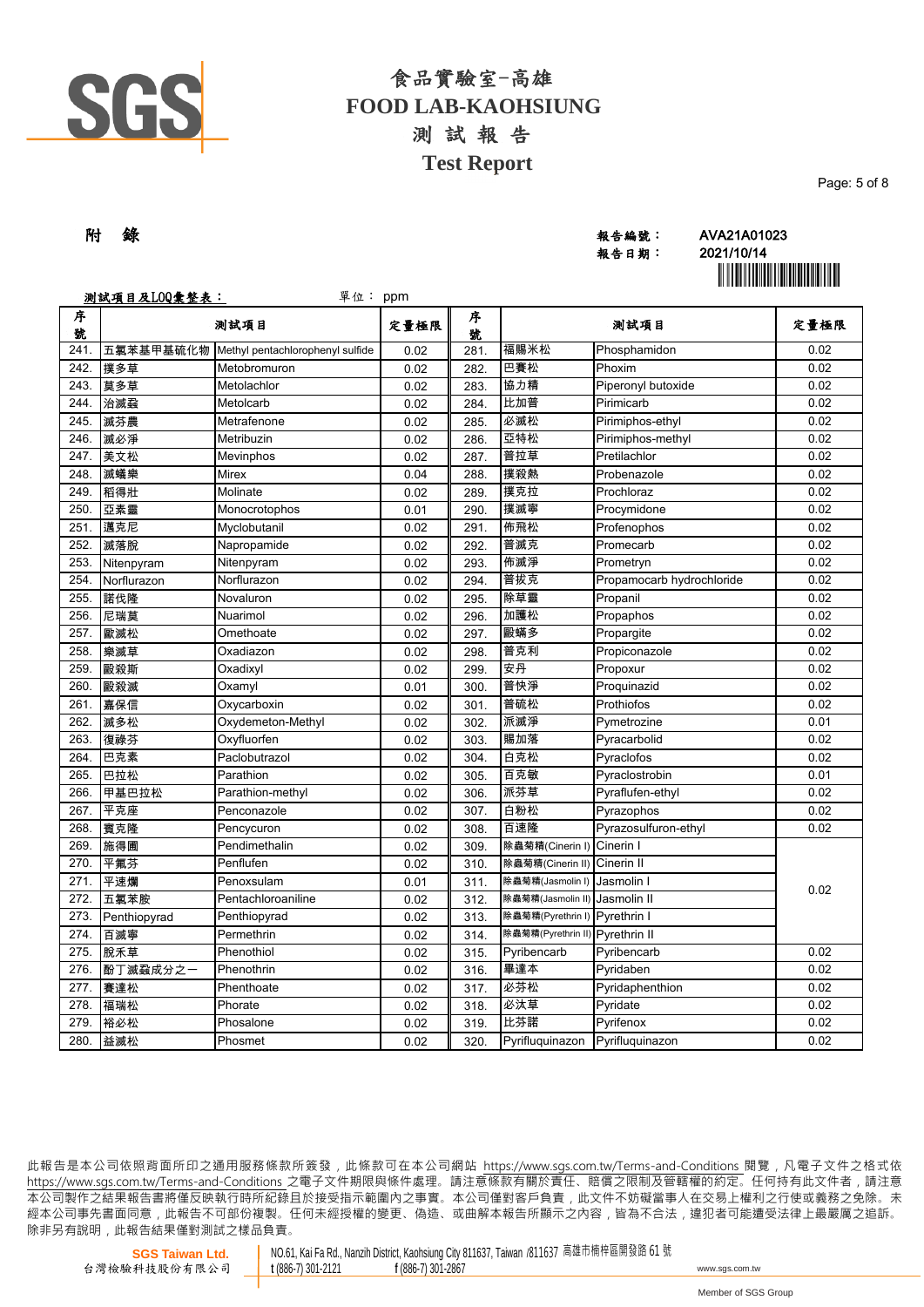

| 附 錄 | 報告編號: | AVA21A01023 |
|-----|-------|-------------|
|     | 報告日期: | 2021/10/14  |
|     |       |             |

報告日期: 2021/10/14 **`** 

Page: 6 of 8

|        | 测試項目及LOQ彙整表:<br>單位:<br>ppm |                        |      |        |           |                  |      |  |
|--------|----------------------------|------------------------|------|--------|-----------|------------------|------|--|
| 序<br>號 |                            | 测試項目                   | 定量極限 | 序<br>號 |           | 测試項目             | 定量極限 |  |
| 321.   | 派美尼                        | Pyrimethanil           | 0.04 | 352.   | 治滅寧       | Tetramethrin     | 0.02 |  |
| 322.   | 畢汰芬                        | Pyrimidifen            | 0.02 | 353.   | 欣克草       | Thenylchlor      | 0.02 |  |
| 323.   | 百利普芬                       | Pyriproxyfen           | 0.01 | 354.   | 腐絕        | Thiabendazole    | 0.02 |  |
| 324.   | 百快隆                        | Pyroquilon             | 0.02 | 355.   | 賽果培       | Thiacloprid      | 0.02 |  |
| 325.   | 拜裕松                        | Quinalphos             | 0.02 | 356    | 賽速安       | Thiamethoxam     | 0.01 |  |
| 326.   | 快諾芬                        | Quinoxyfen             | 0.02 | 357.   | 賽氟滅       | Thifluzamide     | 0.02 |  |
| 327.   | 五氯硝苯                       | Quintozene(PCNB)       | 0.02 | 358.   | 殺丹        | Thiobencarb      | 0.02 |  |
| 328.   | 快伏草                        | Quizalofop-ethyl       | 0.02 | 359    | 硫敵克       | Thiodicarb       | 0.02 |  |
| 329.   | 魚藤精                        | Rotenone               | 0.02 | 360    | 硫伐隆       | Thiofanox        | 0.02 |  |
| 330.   | 殺芬草                        | Saflufenacil           | 0.02 | 361.   | 硫滅松       | Thiometon        | 0.02 |  |
| 331.   | 殺力松                        | Salithion              | 0.02 | 362.   | 脫克松       | Tolclofos-methyl | 0.02 |  |
| 332.   | Sedaxane                   | Sedaxane               | 0.02 | 363.   | 脫芬瑞       | Tolfenpyrad      | 0.02 |  |
| 333.   | 西殺草                        | Sethoxydim             | 0.02 | 364.   | 甲基益發靈     | Tolyfluanid      | 0.02 |  |
| 334.   | 矽護芬                        | Silafluofen            | 0.02 | 365    | trans-可氯丹 | trans-Chlordane  | 0.02 |  |
| 335.   | 草滅淨                        | Simazine               | 0.02 | 366.   | 三泰芬       | Triadimefon      | 0.02 |  |
| 336.   | 賜諾特J                       | Spinetoram J           | 0.01 | 367.   | 三泰隆       | Triadimenol      | 0.02 |  |
| 337.   | 賜諾特L                       | Spinetoram L           |      | 368.   | 三落松       | Triazophos       | 0.02 |  |
| 338.   | 賜諾殺 A                      | Spinosad A(spinosyn A) | 0.01 | 369.   | 三氯松       | Trichlorfon      | 0.02 |  |
| 339.   | 賜諾殺D                       | Spinosad D(spinosyn D) |      | 370.   | 三賽唑       | Tricyclazole     | 0.02 |  |
| 340.   | 賜派芬                        | Spirodiclofen          | 0.02 | 371.   | 三地芬       | Tridiphane       | 0.02 |  |
| 341.   | 賜滅芬                        | Spiromesifen           | 0.02 | 372.   | 三氟敏       | Trifloxystrobin  | 0.01 |  |
| 342.   | 賜派滅                        | Spirotetramat          | 0.02 | 373.   | 賽福座       | Triflumizole     | 0.02 |  |
| 343.   | 速殺氟                        | Sulfoxaflor            | 0.02 | 374.   | 三福林       | Trifluralin      | 0.02 |  |
| 344.   | 得克利                        | Tebuconazole           | 0.02 | 375.   | 賽福寧       | Triforine        | 0.02 |  |
| 345.   | 得芬諾                        | Tebufenozide           | 0.02 | 376.   | 繁米松       | Vamidothion      | 0.02 |  |
| 346.   | 得芬瑞                        | Tebufenpyrad           | 0.02 | 377.   | 免克寧       | Vinclozolin      | 0.02 |  |
| 347.   | 得福隆                        | Teflubenzuron          | 0.02 | 378.   | 滅克蝨       | XMC (Macbal)     | 0.02 |  |
| 348.   | 得殺草                        | Tepraloxydim           | 0.02 | 379    | 滅爾蝨       | MPMC (Xylylcarb) | 0.02 |  |
| 349.   | 托福松                        | Terbufos               | 0.01 | 380.   | 座賽胺       | Zoxamide         | 0.02 |  |
| 350.   | 四克利                        | Tetraconazole          | 0.02 |        |           |                  |      |  |
| 351.   | 得脫蟎                        | Tetradifon             | 0.02 |        |           |                  |      |  |

此報告是本公司依照背面所印之通用服務條款所簽發,此條款可在本公司網站 https://www.sgs.com.tw/Terms-and-Conditions 閱覽,凡電子文件之格式依 https://www.sas.com.tw/Terms-and-Conditions 之電子文件期限與條件處理。請注意條款有關於責任、賠償之限制及管轄權的約定。任何持有此文件者,請注意 本 公 司 製 作 之 結 果 報 告 書 將 僅 反 映 執 行 時 所 紀 錄 且 於 接 受 指 示 範 圍 內 之 事 實 。 本 公 司 僅 對 客 戶 負 責 , 此 文 件 不 妨 礙 當 事 人 在 交 易 上 權 利 之 行 使 或 義 務 之 免 除 。 未 經 本 公 司 事 先 書 面 同 意 , 此 報 告 不 可 部 份 複 製 。 任 何 未 經 授 權 的 變 更 、 偽 造 、 或 曲 解 本 報 告 所 顯 示 之 內 容 , 皆 為 不 合 法 , 違 犯 者 可 能 遭 受 法 律 上 最 嚴 厲 之 追 訴 。 除非另有說明, 此報告結果僅對測試之樣品負責。

NO.61, Kai Fa Rd., Nanzih District, Kaohsiung City 811637, Taiwan /811637 高雄市楠梓區開發路 61 號<br>t (886-7) 301-2121 f (886-7) 301-2867 **<sup>t</sup>** (886-7) 301-2121 **<sup>f</sup>** (886-7) 301-2867 www.sgs.com.tw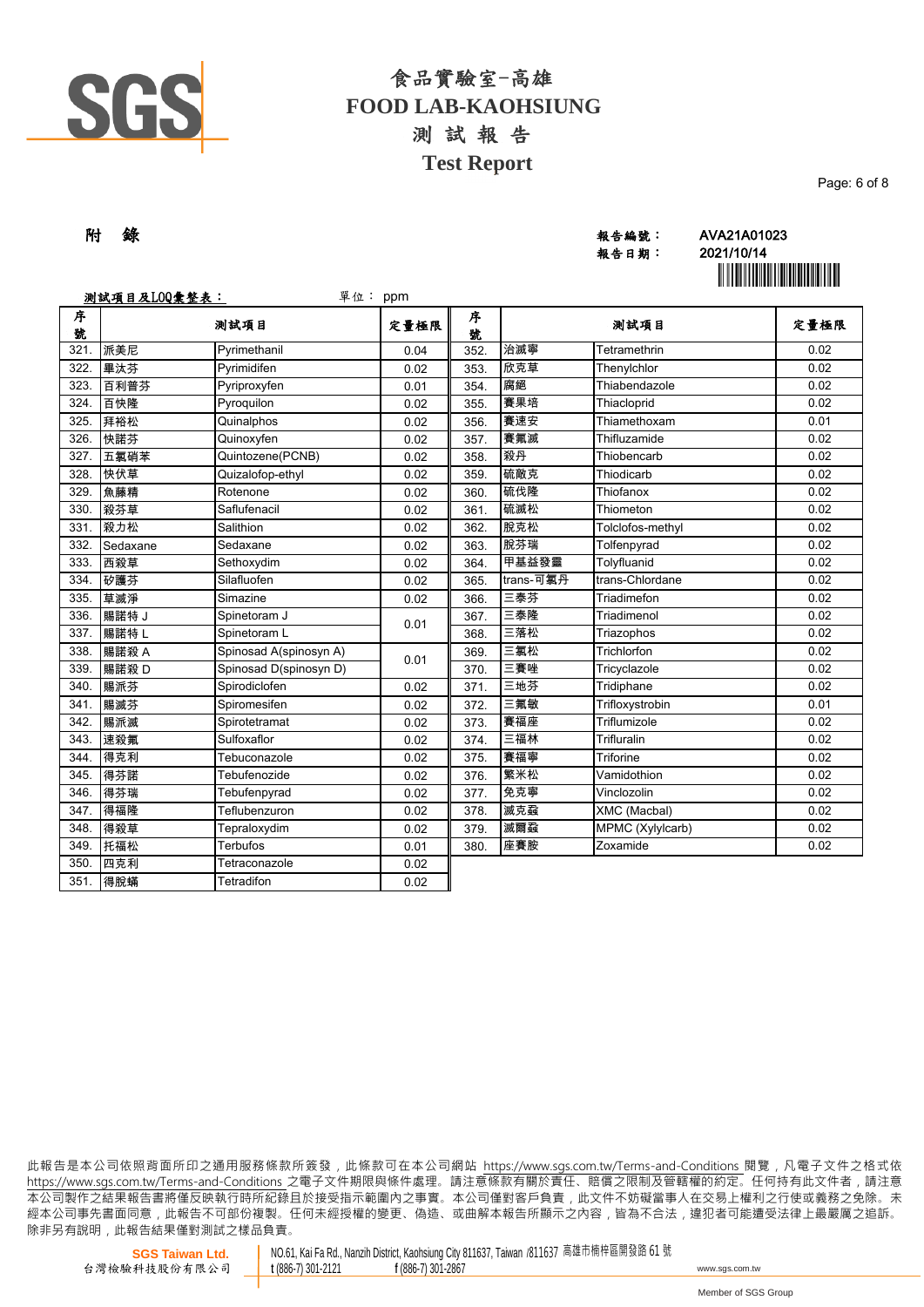

迷客夏國際股份有限公司 報告編號: AVA21A01023 台南市北區西門路四段271號7樓之2

報告日期: 2021/10/14 **`** 

樣品照片

# AVA21A01023



此報告是本公司依照背面所印之通用服務條款所簽發,此條款可在本公司網站 https://www.sgs.com.tw/Terms-and-Conditions 閱覽,凡電子文件之格式依 https://www.sas.com.tw/Terms-and-Conditions 之電子文件期限與條件處理。請注意條款有關於責任、賠償之限制及管轄權的約定。任何持有此文件者,請注意 本 公 司 製 作 之 結 果 報 告 書 將 僅 反 映 執 行 時 所 紀 錄 且 於 接 受 指 示 範 圍 內 之 事 實 。 本 公 司 僅 對 客 戶 負 責 , 此 文 件 不 妨 礙 當 事 人 在 交 易 上 權 利 之 行 使 或 義 務 之 免 除 。 未 經 本 公 司 事 先 書 面 同 意 , 此 報 告 不 可 部 份 複 製 。 任 何 未 經 授 權 的 變 更 、 偽 造 、 或 曲 解 本 報 告 所 顯 示 之 內 容 , 皆 為 不 合 法 , 違 犯 者 可 能 遭 受 法 律 上 最 嚴 厲 之 追 訴 。 除非另有說明, 此報告結果僅對測試之樣品負責。

**SGS Taiwan Ltd.** 台灣檢驗科技股份有限公司 NO.61, Kai Fa Rd., Nanzih District, Kaohsiung City 811637, Taiwan /811637 高雄市楠梓區開發路 61 號<br>t (886-7) 301-2121 f (886-7) 301-2867 **<sup>t</sup>** (886-7) 301-2121 **<sup>f</sup>** (886-7) 301-2867 www.sgs.com.tw

Member of SGS Group

Page: 7 of 8